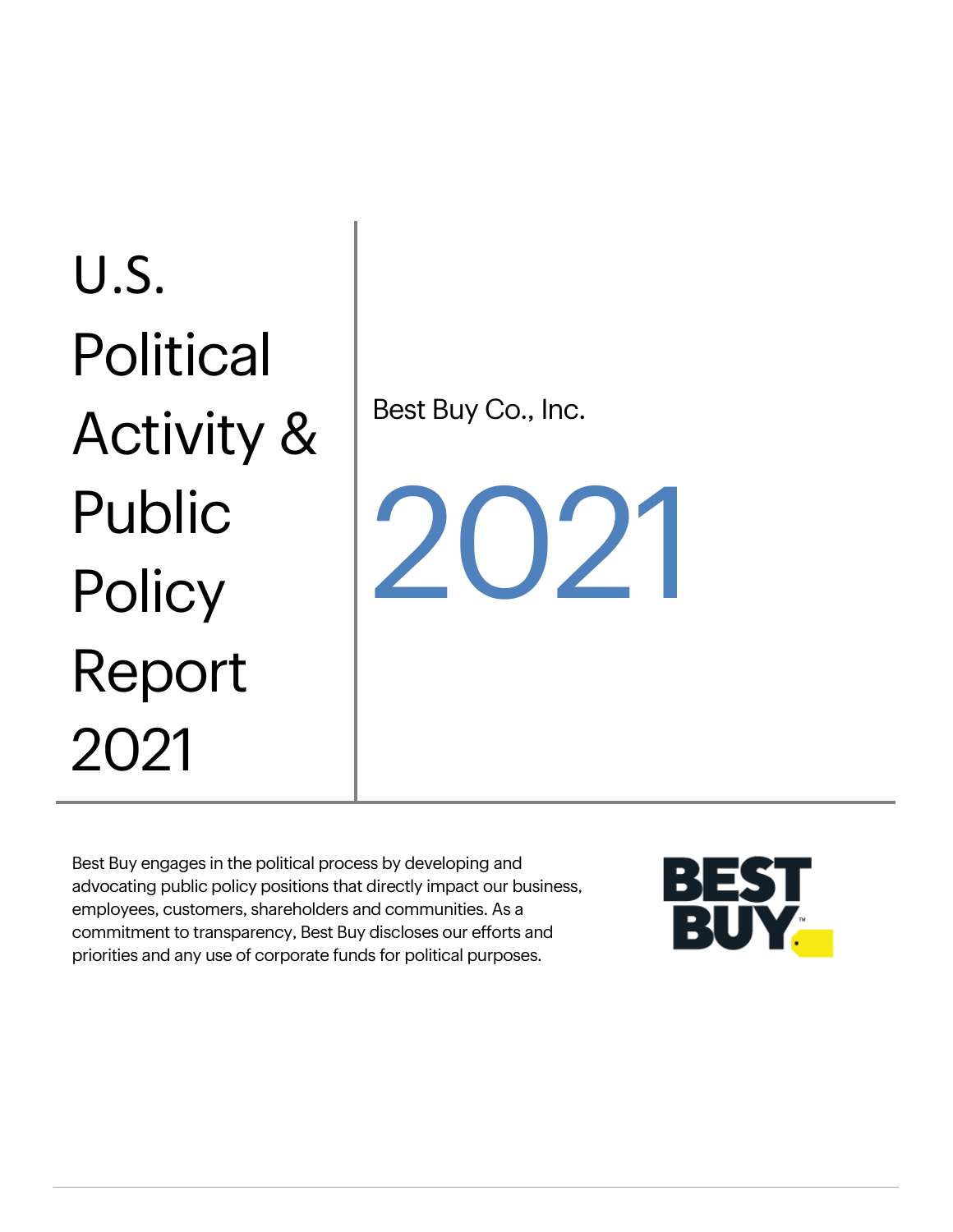

### **Introduction**

This report describes the company's primary methods of advocacy and political giving, including contributions made to political candidates and organizations in the United States. This report also provides an overview of the criteria and procedures that Best Buy follows when determining how to allocate funding to candidates, political parties or political organizations; ballot campaign initiatives; independent expenditures; and any broadcast ads mentioning a candidate (electioneering communications) on behalf of a federal, state or local candidate. Best Buy maintains a separate political activity and government affairs policy for employees to ensure compliance with our own requirements and those required by law. This report and the Best Buy Political Activity & Government Affairs Policy are reviewed annually by the **Nominating, Corporate Governance and Public Policy Committee of the Best Buy Board of Directors.**

## **Corporate Funding in Support of Candidates & Issues**

As allowed by law, Best Buy may provide corporate funding to candidates and/or issue campaigns that align with the company's business objectives and public policy goals. Contributions are made without regard to the personal political preferences of company executives. Best Buy complies with all federal, state and local laws concerning contributions of corporate funds to political candidates and ballot initiatives.

As is normally the case, **Best Buy did not make any political contributions directly to candidates in 2021.** 

#### **Contributions Steering Committee**

The Contributions Steering Committee, comprised of five senior executives – including a representative from the Best Buy Legal Department, a representative of Best Buy Retail and three other leaders – meets as needed to review and approve corporate funding for contributions over \$5,000 pertaining to:

- **Candidates, political parties or political organizations;**
- **Ballot campaign initiatives;**
- **Independent expenditures;**
- **Any electioneering communications on behalf of a federal, state or local candidate.**

#### **Selection Criteria**

All candidates, organizations and issue campaigns must meet several criteria before Best Buy will consider contributing corporate funds. The Contributions Steering Committee evaluates the following criteria when considering potential recipients of corporate funds:

- Business impact including the interests of the company, employees, shareholders and customers
- Public policy goals including the recipient's ability to positively impact one or more of the Best Buy policy priorities
- Alignment with Best Buy core values

2

*For more information, please see The Best Buy Political Activity & Government Affairs Policy.*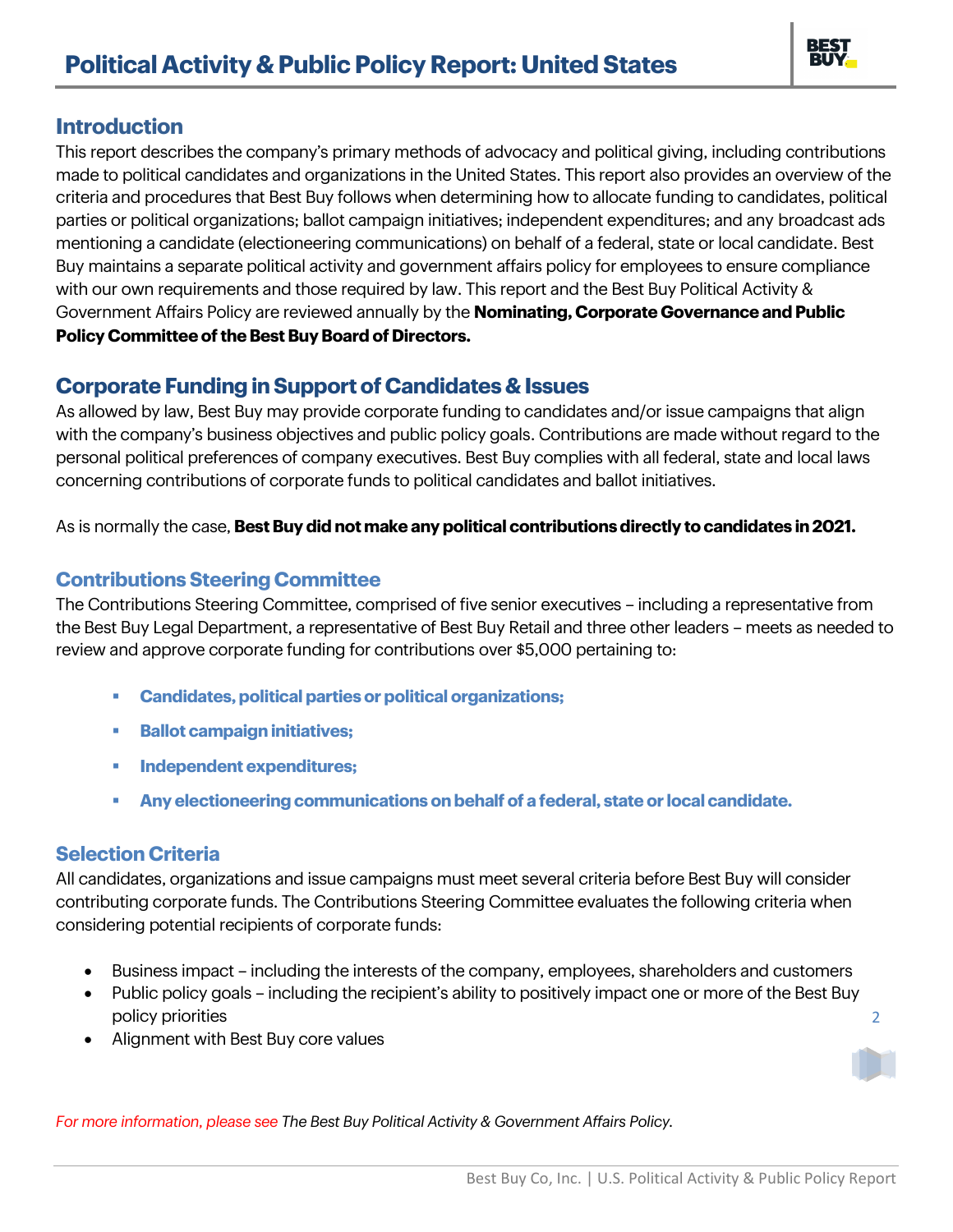

## **Political Contributions in 2021:**

**Best Buy did not make any political contributions directly to candidates in 2021.** In connection with Best Buy's selection criteria, the company may decide to provide financial support to certain candidates as allowed by law.

The organizations below received funding from Best Buy in 2021. Depending on their individual missions and tax classification under the Internal Revenue Code, such organizations may lobby and/or educate the public on issues of public importance or participate in election campaigns for government offices or political organizations. The Internal Revenue Service (IRS) may require these organizations to file periodic reports concerning their activity, which can be located on the IRS website.

| <b>Organization</b>                     | <b>Amount</b> |
|-----------------------------------------|---------------|
| Democratic Governors Association        | \$50,000      |
| <b>Republican Governors Association</b> | \$50,000      |

**Best Buy did not make any contributions that could be considered independent expenditures or that supported electioneering communications or ballot measures in 2021.**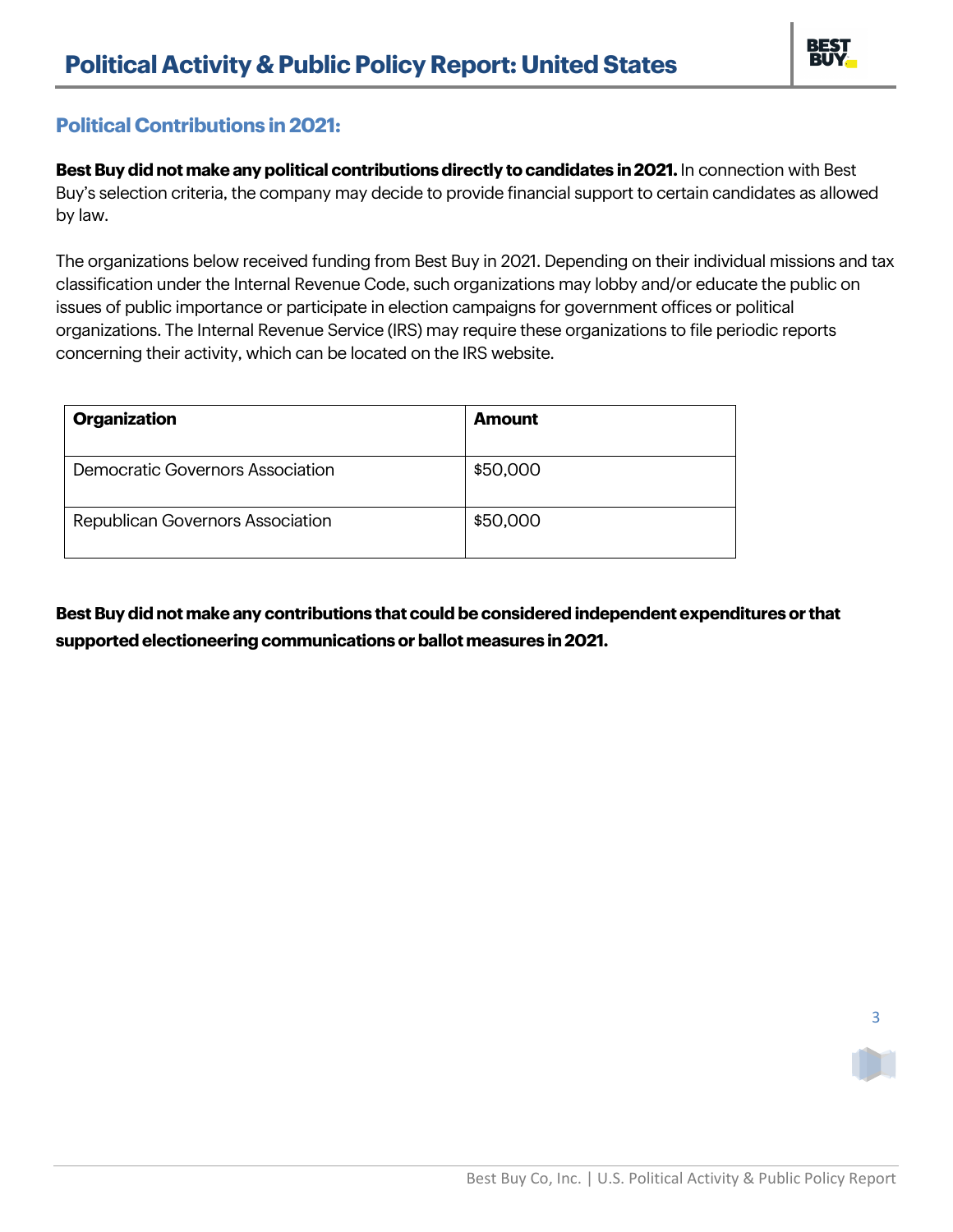

#### **Trade Organizations**

Best Buy belongs to nonpartisan trade organizations that support and lobby on behalf of various public policy initiatives. Best Buy discloses annually the total amount paid in membership dues to major trade organizations and the percentage of those dues that are considered non-deductible lobbying/political expenditures. Best Buy monitors the use of dues or payments to trade associations and other organizations to ensure consistency with the company's stated policies, practices, values and long-term interests.

The following is a list of major trade organizations to which Best Buy paid dues in 2021:



Alabama Retail Association Alliance of Wisconsin Retailers American Telemedicine Association Arizona Retailers Association Arkansas Grocers and Retail Merchants Association Asociación de Comercio al Detal (Puerto Rico) Business Roundtable California Business Properties California Chamber of Commerce California Retailers Association Custom Electronic Design & Installation Association Colorado Retail Council Connecticut Retail Merchants Association Consumer Technology Association Delaware Retail Council Electronic Security Association Florida Chamber of Commerce Florida Retail Federation Georgia Retail Association Idaho Retailers Association Illinois Retail Merchants Association Indiana Retail Council International Council of Shopping Centers Iowa Retail Federation

Kentucky Retail Federation Louisiana Retailers Association Maryland Retailers Association Michigan Retailers Association Minnesota Business Partnership Minnesota Chamber of Commerce Minnesota High Tech Association Medical Alley Association (MN) Minnesota Retailers Association Mississippi Retail and Grocers Association Missouri Retailers Association Montana Retail Association National Retail Federation Nebraska Retail Federation New Hampshire Retail Association New Jersey Retail Merchants Association New Mexico Retail Association North Carolina Retail Merchants Association North Dakota Retail Association Ohio Council of Retail Merchants Oklahoma Retail Merchants Association Oregon Business and Industry Pennsylvania Retail Association

4 Retail Gift Card Association Retail Association of Maine Retail Association of Nevada Retail Council of New York State Retail Industry Leaders Association Retail Merchants Association of Hawaii Retailers Association of **Massachusetts** Rhode Island Retail Federation Richfield (MN) Chamber of **Commerce** Service Contract Industry Council South Carolina Retail Association South Dakota Retailers Association Tennessee Retail Association Texas Retailers Association The Kansas Chamber of Commerce Utah Retail Merchants Association Vermont Retail and Grocers Association Virginia Retail Federation Washington Retail Association West Virginia Retailers Association Wyoming Retail Association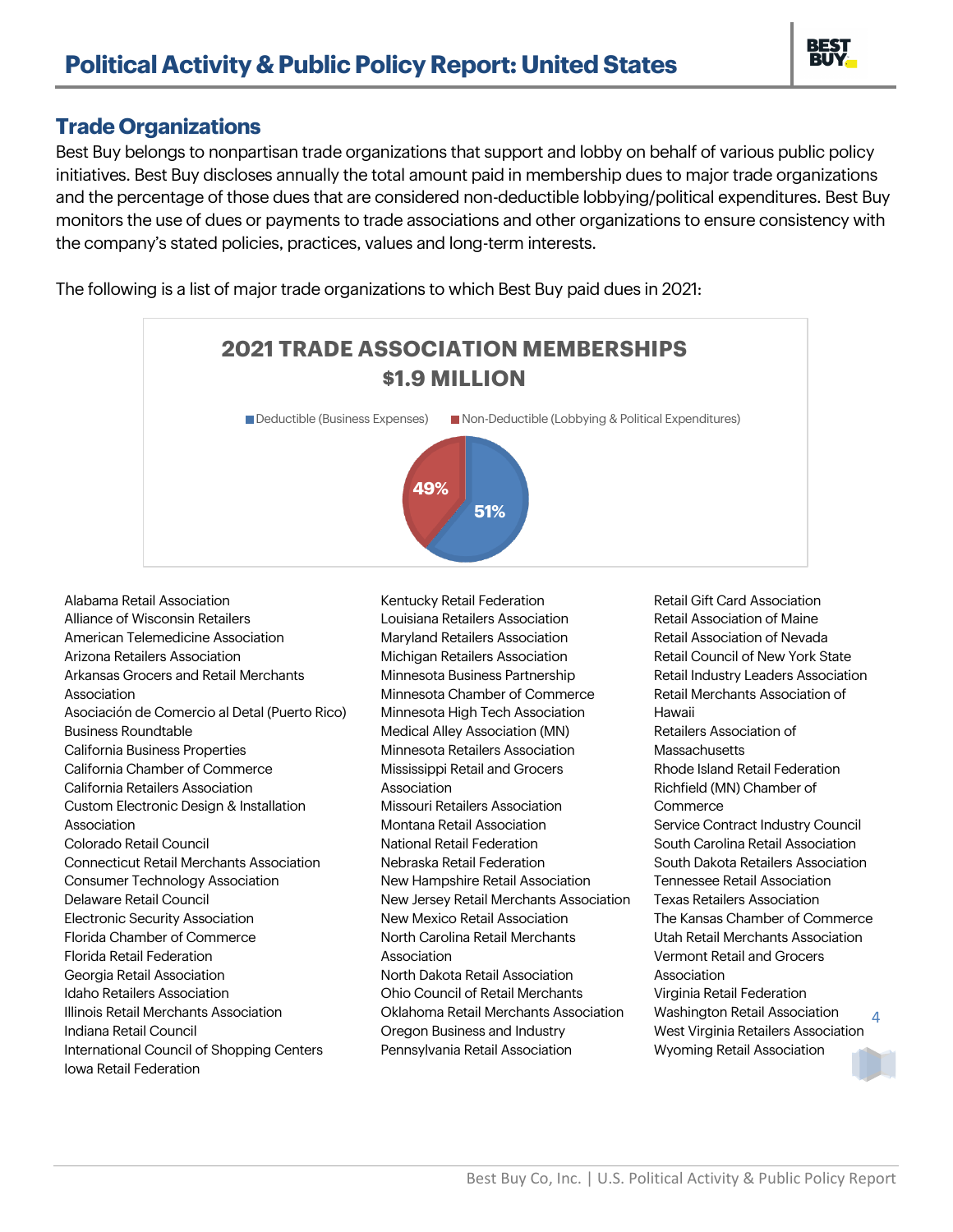

## **Other Organizations**

Best Buy works with a number of additional organizations, including non-profits that provide guidance and expertise on policy-related issues and practices. Some of these include:

- Alliance to Save Energy
- **Attorney General Alliance**
- BSR
- **Business Government Relations Council**
- **Ceres**
- Clean Energy Buyers Association
- Council on State Taxation
- **Employers for Renewable Energy**
- **•** Environmental Initiative
- **Global Optimism**
- Minnesota Center for Fiscal Excellence
- National Center for Electronics Recycling
- National Conference of State Legislatures Foundation
- National Governors Association
- National Immigration Forum Corporate Roundtable for the New American Workforce
- Public Affairs Council
- World Business Counsel on Sustainable Development Race to Zero: Retail Break Through Campaign
- Responsible Business Alliance
- **Responsible Minerals Initiative**
- State Government Affairs Council
- State Legislative Leaders Foundation
- Sustainable Growth Coalition
- Sustainable Packaging Coalition
- **Tax Foundation**
- U.S. China Business Council
- World Resources Institute

## **Best Buy Employee Political Forum (PAC)**

To encourage employee participation in the political process, Best Buy maintains the Best Buy Employee Political Forum PAC (Best Buy PAC), a voluntary non-partisan political action committee governed by the Federal Elections Campaign Act. Under the Act, the PAC cannot be funded with corporate dollars. Rather, it allows

5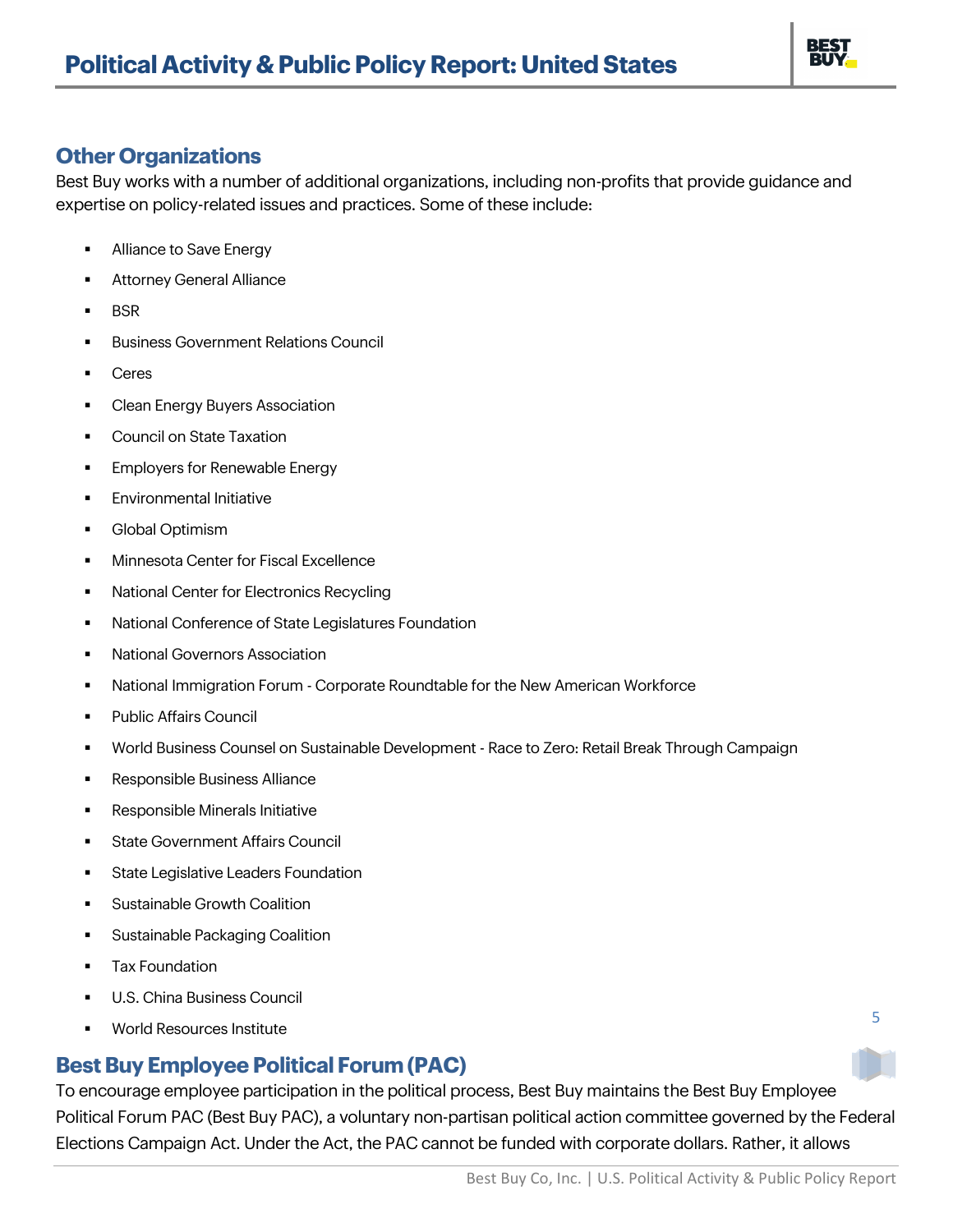

eligible employees and officers to pool their personal funds to help elect candidates who appreciate and understand the issues important to Best Buy and the retail industry.

The PAC is governed by a Board of Directors comprised of a diverse set of PAC members from across the company. It operates under formal by-laws, criteria and guidelines that inform its contributions including positions on issues, leadership roles, Best Buy presence in their state or district and personal integrity and alignment to company values.

Given the diversity of interests, viewpoints, and the broad constituencies represented by these candidates and organizations, the positions they take across a vast portfolio of issues will not always perfectly align with Best Buy's contribution criteria. In addition, candidate positions on issues can be constantly evolving or changing. In cases where positions or statements are made that do not align with company values, the PAC Board will take under full consideration and reserves the right to not contribute at all or, reconsider and/or withdraw support to previously supported candidates.

PAC contributions are made without regard to the personal political preferences of the Company's Executive Team, PAC Board members or any specific executive. The Best Buy PAC does not participate in Presidential campaigns.

Information related to the Best Buy PAC, including all receipts and disbursements, is reported regularly to the Federal Election Commission and is available for public viewing by visiting www.fec.gov

## **Best Buy Public Policy Priorities**

Each year, under the direction and approval of the Vice President of Government Affairs and Corporate Responsibility, Best Buy monitors legislative and regulatory activities having a direct impact on our business and develops public policy positions based on current issues. The Government Affairs team manages these issues throughout the local, state and federal legislative sessions. Our quarterly federal lobbying reports can be viewed at [http://www.senate.gov/legislative/Public\\_Disclosure/LDA\\_reports.htm](http://www.senate.gov/legislative/Public_Disclosure/LDA_reports.htm) or [http://lobbyingdisclosure.house.gov/.](http://lobbyingdisclosure.house.gov/)

View the quarterly federal lobbying reports for the most current year here:

 [Q1 Lobbying Report](https://lda.senate.gov/filings/public/filing/36845e3f-e830-4963-b82b-bbcbf4a7ab43/print/)  [Q2 Lobbying Report](https://lda.senate.gov/filings/public/filing/105d34bf-adc1-4602-bda0-551ad9ff7def/print/)  [Q3 Lobbying Report](https://lda.senate.gov/filings/public/filing/80f29f31-0988-4a5a-b18f-e584655332bc/print/) [Q4 Lobbying Report](https://lda.senate.gov/filings/public/filing/13d5387b-ca9a-4135-9a11-f8c7c6648aae/print/)

In 2021, public policy issues for Best Buy included:

 $\sf{Tax:}$  Retain a fair and competitive corporate tax code and protect against drastic corporate tax increases tha $\widehat{\mathfrak{k}}$ disproportionately impact the retail industry.

**Trade**: Support trade policies that address trade barriers disproportionally challenging to businesses. Responses to those unfair trade barriers should seek to minimize impacts to American consumers so as not to increase costs of tech products.